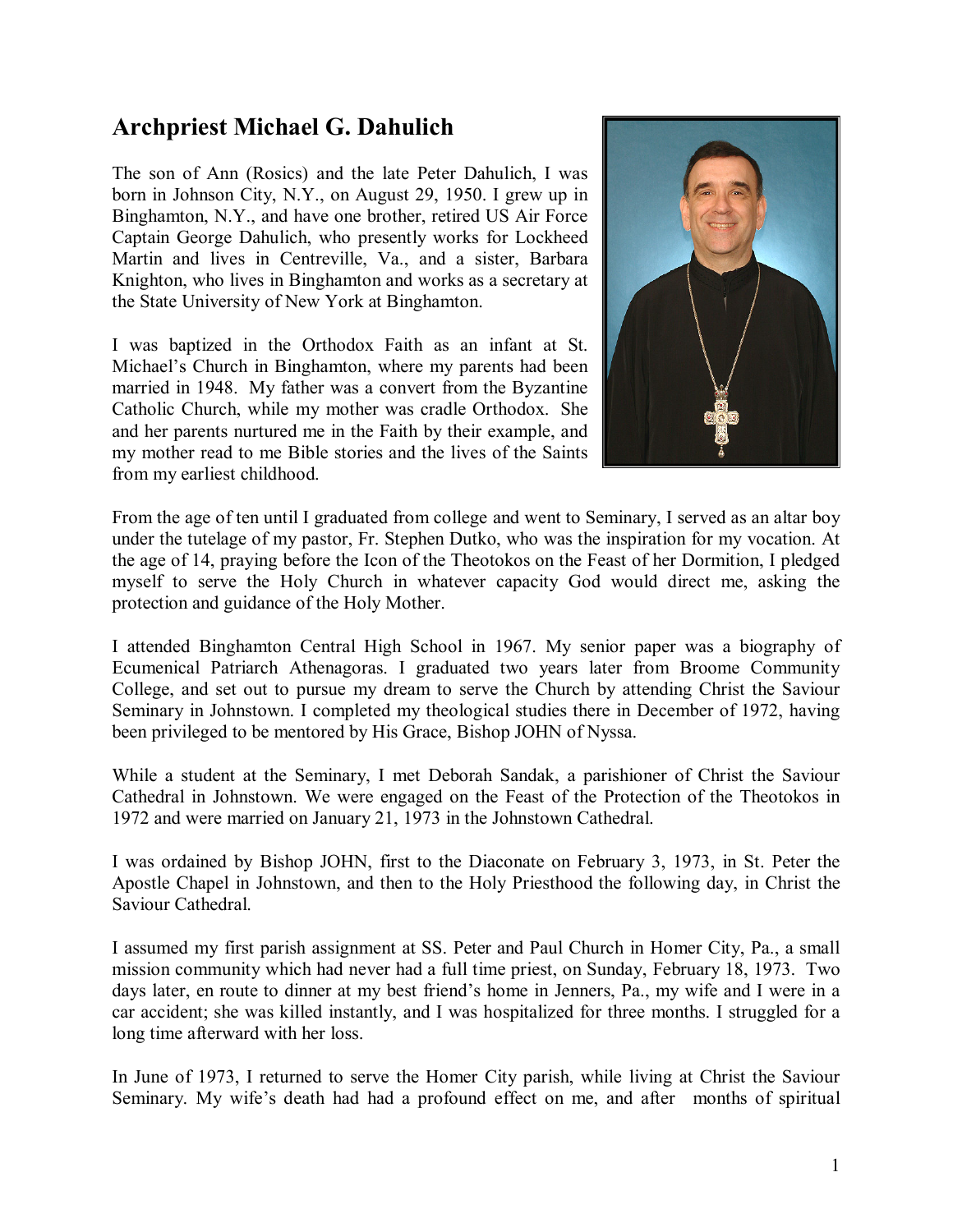struggle, Bishop JOHN decided it best for me to pursue further studies, reasoning that I "did best in the classroom." His Grace applied for my admission, provided me with a vehicle for commuting, and funded my education personally. I have never forgotten his generosity, and have strived to provide scholarships for my students to this day in memory of what had been given to me.

Over the next few years, I attended St. Vincent College in Latrobe, Pa., graduating with a degree in philosophy, and Duquesne University in Pittsburgh, graduating with a Master of Arts in Theology and later a Ph.D. in Theology, with a concentration in New Testament studies.

Upon my graduation from St. Vincent College, I was named Prefect of Student Life at Christ the Saviour, a position I held for five years, until SS. Peter and Paul Church achieved parish status, and I became its first full-time pastor. I was also assigned as instructor of Ethics at the Seminary, where I also taught Scripture and Homiletics, until I was transferred from the area in 1985. During my Ph.D. studies at Duquesne, I was also adjunct lecturer, teaching Scripture and Eastern Orthodoxy in the Theology Department.

For nearly 13 years, I served SS. Peter and Paul Church. I was privileged to see it grow from 60 to more than 130 members, and from mission to parish status. The church building was brickencased, its interior was decorated, and a rectory was built.

During that time, I also served as Religious Education Director for the Johnstown Deanery and the Associate Editor of The Church Messenger. In 1982, I was elevated to the rank of "Archpriest," and named Vice-Chancellor of the Diocese. In addition, until his untimely death in 1984, I was privileged to serve as personal secretary to His Grace, Bishop JOHN.

I continued as Vice-Chancellor and Secretary to Bishop NICHOLAS of Amissos, until December of 1985, when I was transferred to Holy Ghost Church in Phoenixville, Pa., where I served as pastor for 16 years. During that time, the parish grew from 256 to nearly 450 members, including more than 100 children. Several improvements in the temple and the 20-acre facility were successfully undertaken a new educational facility was completed. A pre-school and day care was established, with the intent to grow into an Orthodox school.

During that time, I was also named to the Study and Planning Commission and the Ecumenical Commission of SCOBA. I served for more than a decade as the Dean of the Mid-Atlantic Deanery parishes of the Carpatho-Russian Diocese, and Vice-Chairman of the *Harvest 2000* Committee on Missions, Evangelization and Diocesan Growth. I also edited the Diocesan Prayerbook, Come To Me.

I was especially honored in 1998 to be named "Protopresbyter" by the Ecumenical Patriarchate, and elevated by His Eminence, Metropolitan NICHOLAS of Amissos, in my parish in Phoenixville.

In 1993, I was asked by His Eminence, Archbishop HERMAN, to teach at St. Tikhon's Seminary, where I have served on the faculty to this day. In 2001, I was released from the Carpatho-Russian Diocese to the Orthodox Church in America, and came to serve full-time at St.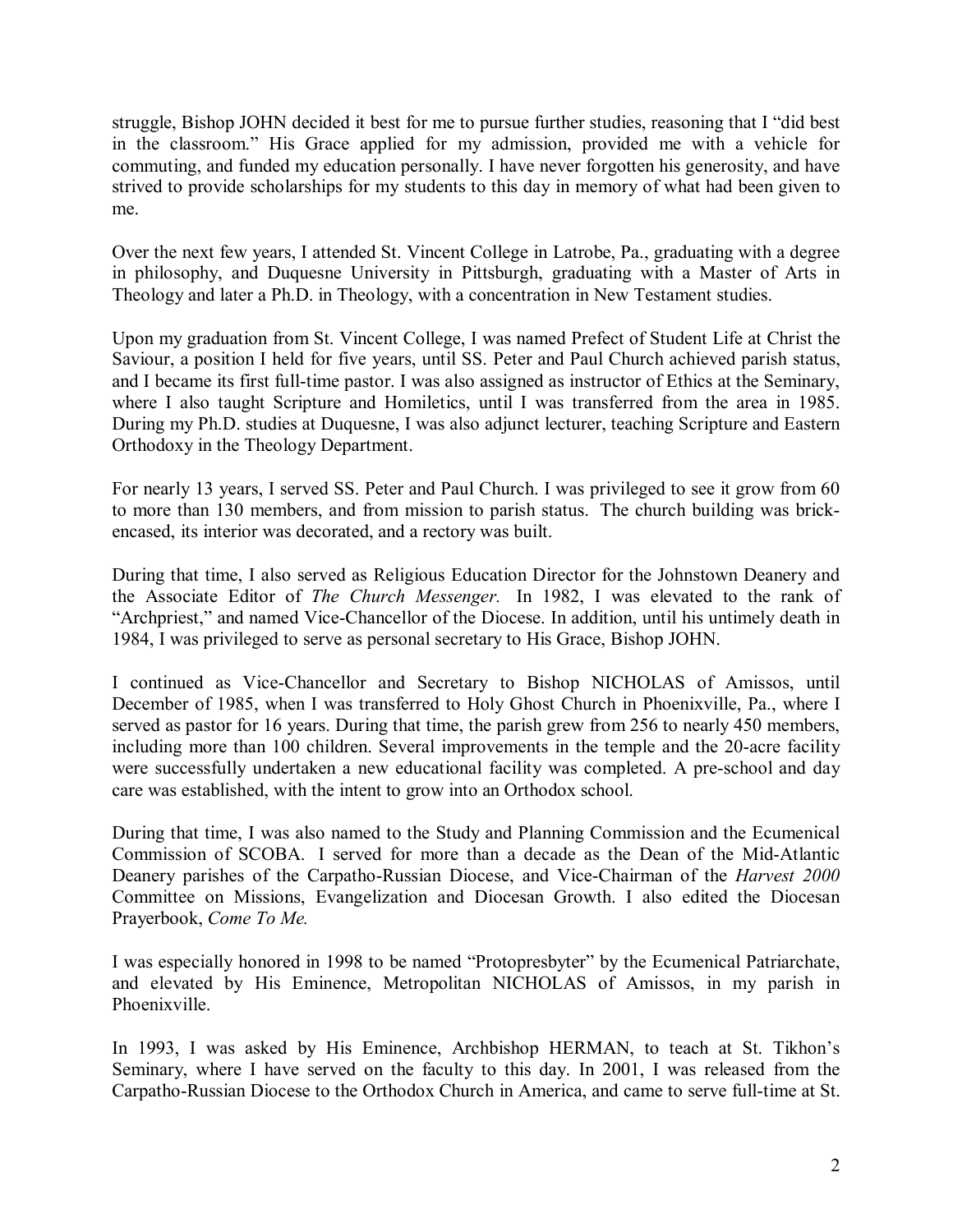Tikhon's Seminary, first as Administrative Dean (2001-2002) and then as Dean (2002-present). My field of expertise in teaching is New Testament, and I have also taught Old Testament courses, Homiletics, Pastoral Theology, and Ethics at St. Tikhon's.

During the past eight years, God has blessed St. Tikhon's by more than doubling in its enrollment. I was privileged to be a part of the team that earned national accreditation for the Seminary from the Association of Theological Schools in the United States and Canada. I have helped work on a revision of the curriculum for our Master of Divinity program, and I have served as Editor of The Tikhonaire, The Spirit of St. Tikhon's, By the Waters, and St. Tikhon's Theological Journal. I also work as director of recruitment, development and fund-raising at the school.

Also during this time, I have served as a member of the Board of Theological Education of the Orthodox Church in America, OCA Representative to the National Advisory Board of the American Bible Society, a member (and former national secretary) of the Orthodox Theological Society of America, and a member of the Advisory Board of the Orthodox Christian Association of Medicine, Psychology and Religion (OCAMPR).

I have tried to bring to the Office of Dean a pastoral sensibility borne out of 28 years of parish ministry. I believe that the Lord has commanded clergy to do two very important things: to make disciples of all nations (Matthew 28), and to assist those in need (Matthew 25). I have sought to recruit into Seminary men who share that vision and to promote that vision beyond Ordination through continuing education for clergy.

My goal has been for every student to be able to study for the priesthood without having to worry about financial concerns. The two top items of my Deanship have been scholarships for deserving students and assistance for married students and their families.

Additionally, I have published a number of articles in theological journals, magazines and newspapers. I have a recurring column in *The Orthodox Herald* on "Sobornost." I have presented several papers, delivered numerous talks, lectures, and keynote addresses, and led many seminars and retreats in schools and parishes throughout the country, as well as teaching week-long seminars in Scripture in both Brazil and India.

My philosophy of life is taken from St. Paul the Apostle: to do my best to fight the good fight, to run the race of salvation, by working as hard as I can, as fast as I can, for as long as I can, until the Lord calls me to pass the baton on to someone else. (II Timothy 4).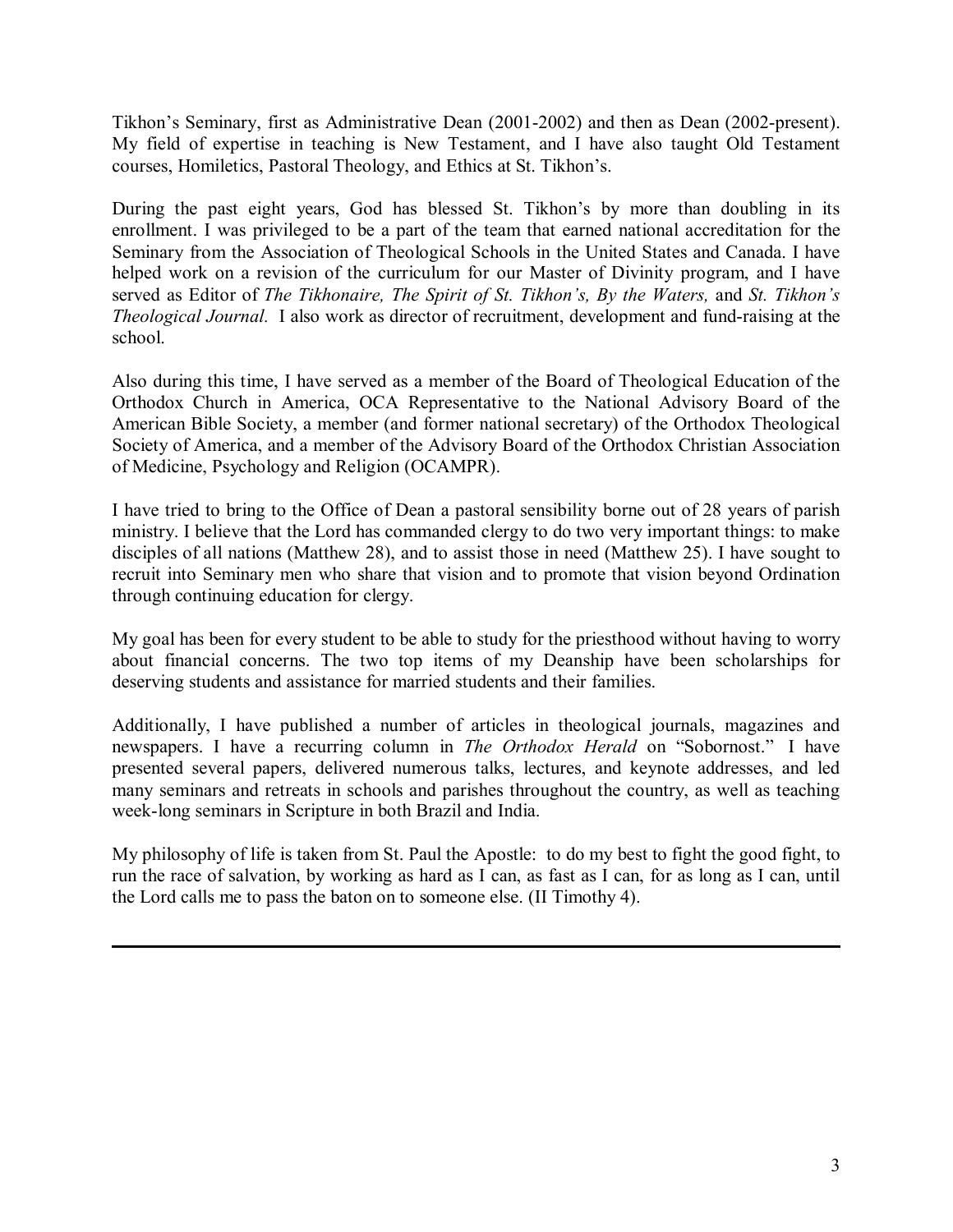# CURRICULUM VITAE

Very Reverend Michael G. Dahulich, Ph.D. Dean of St. Tikhon's Seminary Associate Professor of New Testament Post Office Box 124 South Canaan, PA 18459

Education: Continuing Studies, Business, 2002 Villanova University Villanova, Pennsylvania

> Ph. D., Theology, 1998 Duquesne University Pittsburgh, Pennsylvania Dissertation: "A Comparative Study of 'Sobornost' and 'Reception by the Faithful'" (with highest honors)

M. A., Theology, 1979 Duquesne University Pittsburgh, Pennsylvania Thesis: "Historical, Cultural, Psychological and Theological Reasons for the Underdevelopment of a Systematic Moral Theology in the Orthodox Church" (with highest honors)

B. A., Philosophy (summa cum laude), 1975 Saint Vincent College Latrobe, Pennsylvania

B. Th., Theology (summa cum laude), 1972 Christ the Saviour Seminary Johnstown, Pennsylvania

A.A.S., Liberal Arts (summa cum laude), 1969 Broome Community College Binghamton, New York

High School (summa cum laude), 1967 Binghamton Central High School Binghamton, New York

Ordination: Holy Priesthood – February 4, 1973 Christ the Saviour Cathedral Johnstown, Pennsylvania His Grace, Bishop JOHN of Nyssa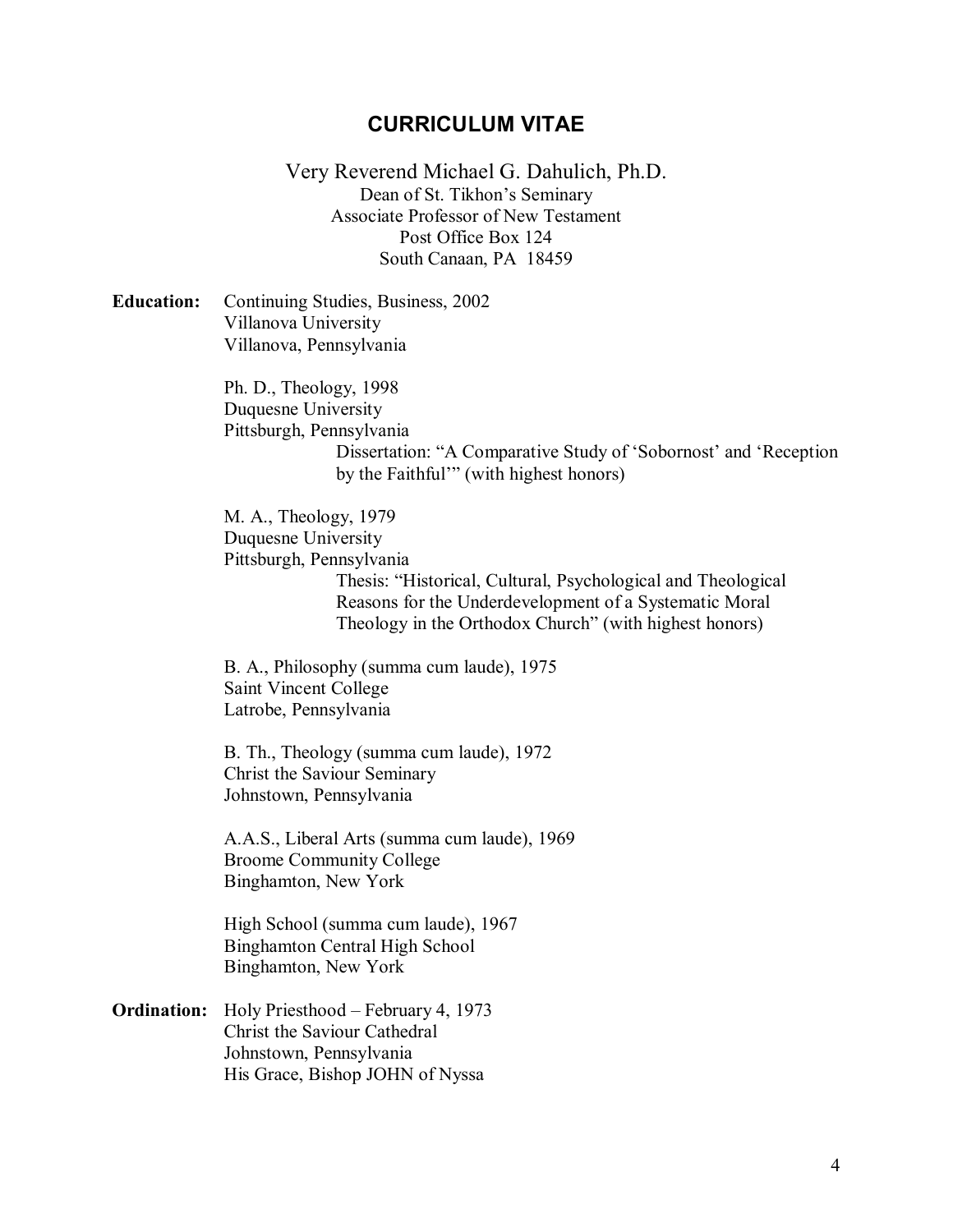Diaconate – February 3, 1973 St. Peter the Apostle Chapel Johnstown, Pennsylvania His Grace, Bishop JOHN of Nyssa

Pastorates: Holy Ghost Church 1985-2001 Phoenixville, Pennsylvania

> SS. Peter and Paul Church 1973-1985 Homer City, Pennsylvania

#### Assignments:

Dean 2002-Present St. Tikhon's Seminary South Canaan, Pennsylvania

Administrative Dean 2001-2002 St. Tikhon's Seminary South Canaan, Pennsylvania

Lecturer in New Testament 1993-Present St. Tikhon's Seminary South Canaan, Pennsylvania

Vice-Chairman 1992-2001 Harvest 2000 Committee on Missions, Evangelization, Diocesan Growth

Dean 1991-2001 Parishes of the Mid-Atlantic Deanery

Study & Planning Commission 1991-1995 Standing Conference of Canonical Orthodox Bishops in the Americas

Ecumenical Commission 1985-2001 Standing Conference of Canonical Orthodox Bishops in the Americas

Secretary to the Bishop 1982-1985 American Carpatho-Russian Orthodox Diocese

Vice-Chancellor 1982-1985 American Carpatho-Russian Orthodox Diocese

Lecturer in Scripture 1981-1985 Duquesne University

Associate Editor 1976-1999 "The Church Messenger" Religious Education Director 1976-1985 Johnstown Deanery

Professor of Scripture 1974-1985 Christ the Saviour Seminary

Prefect 1974-1978 Christ the Saviour Seminary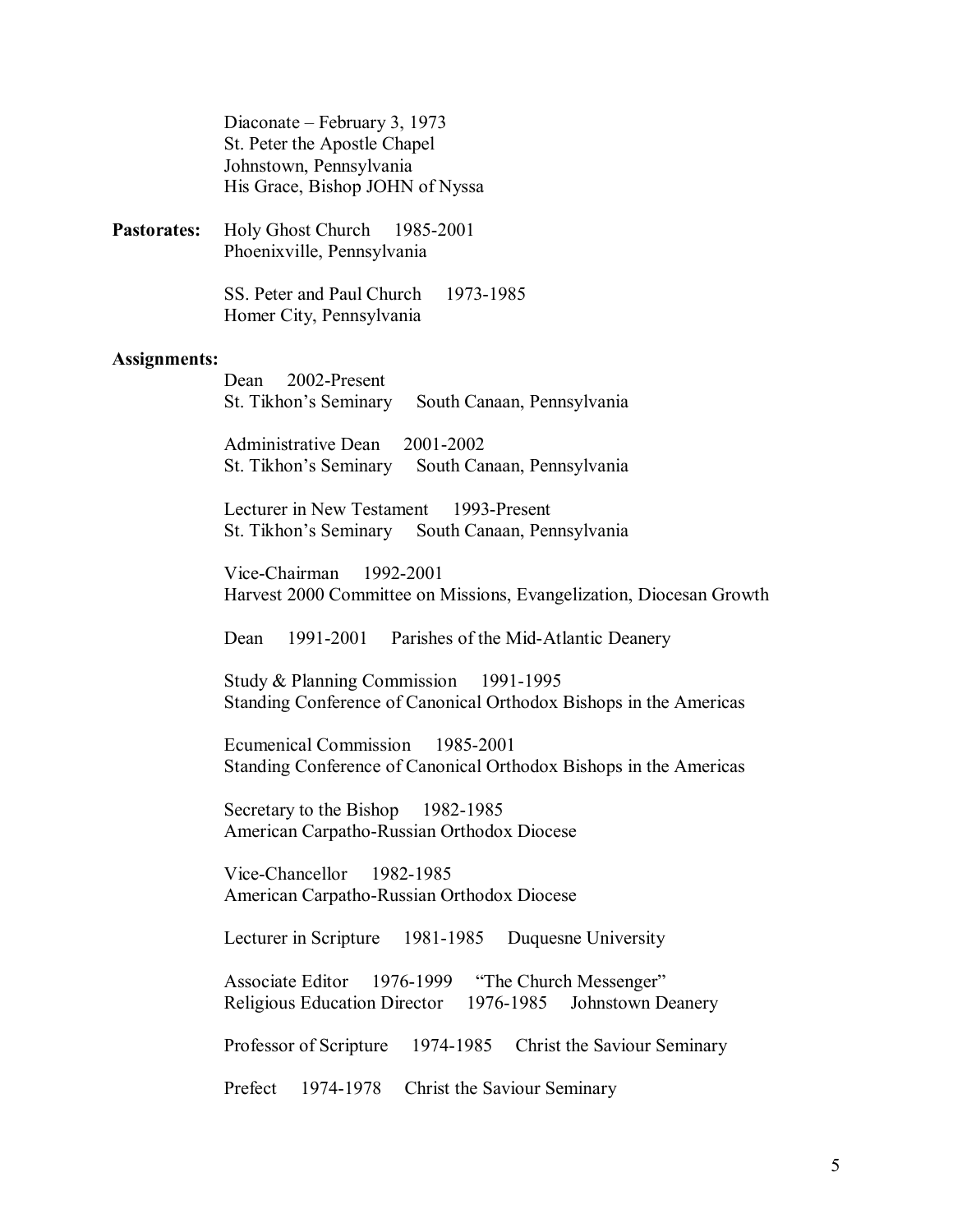| <b>Elevations:</b> | Protopresbyter of Ecumenical Patriarchate, 1998 |
|--------------------|-------------------------------------------------|
|                    | His Eminence, Metropolitan NICHOLAS of Amissos  |

Archpriest (with the title "Very Reverend"), 1982 His Grace, Bishop JOHN of Nyssa

#### Memberships:

Advisory Board of OCAMPR 2008-Present Orthodox Christian Association of Medicine, Psychology and Religion

Board of Theological Education 2002-Present Orthodox Church in America

OCA Representative 1998-Present National Advisory Board of the American Bible Society

Member (and former National Secretary) 1995-Present Orthodox Theological Society of America

Editorships: St. Tikhon's Theological Journal 2003-Present St. Tikhon's Seminary Press

By The Waters 2002-Present St. Tikhon's Seminary Press

The Spirit of St. Tikhon's 2002-Present St. Tikhon's Seminary Press

The Tikhonaire 2001-Present St. Tikhon's Seminary Press

Archbishop Herman -An Appreciation 1998 25th Anniversary of Episcopal Consecration, Diocese of Eastern PA

Come To Me 1985 Diocesan Prayer Book, American Carpatho-Russian Orthodox Diocese

## Papers/Publications:

"Paul as Theologian" 2009 Seminary Celebrating the 2000th Anniversary of St. Paul's Birth Ecumenical Association of Northeastern Pennsylvania, Dalton, PA

"End of Life Issues – An Orthodox Perspective" 2008 OCAMPR Conference, Brookline, MA

"Religion: The Forgotten Right" New Jersey Law Center, October 2007

"The Hebrew Priesthood" The Orthodox Study Bible – The Old Testament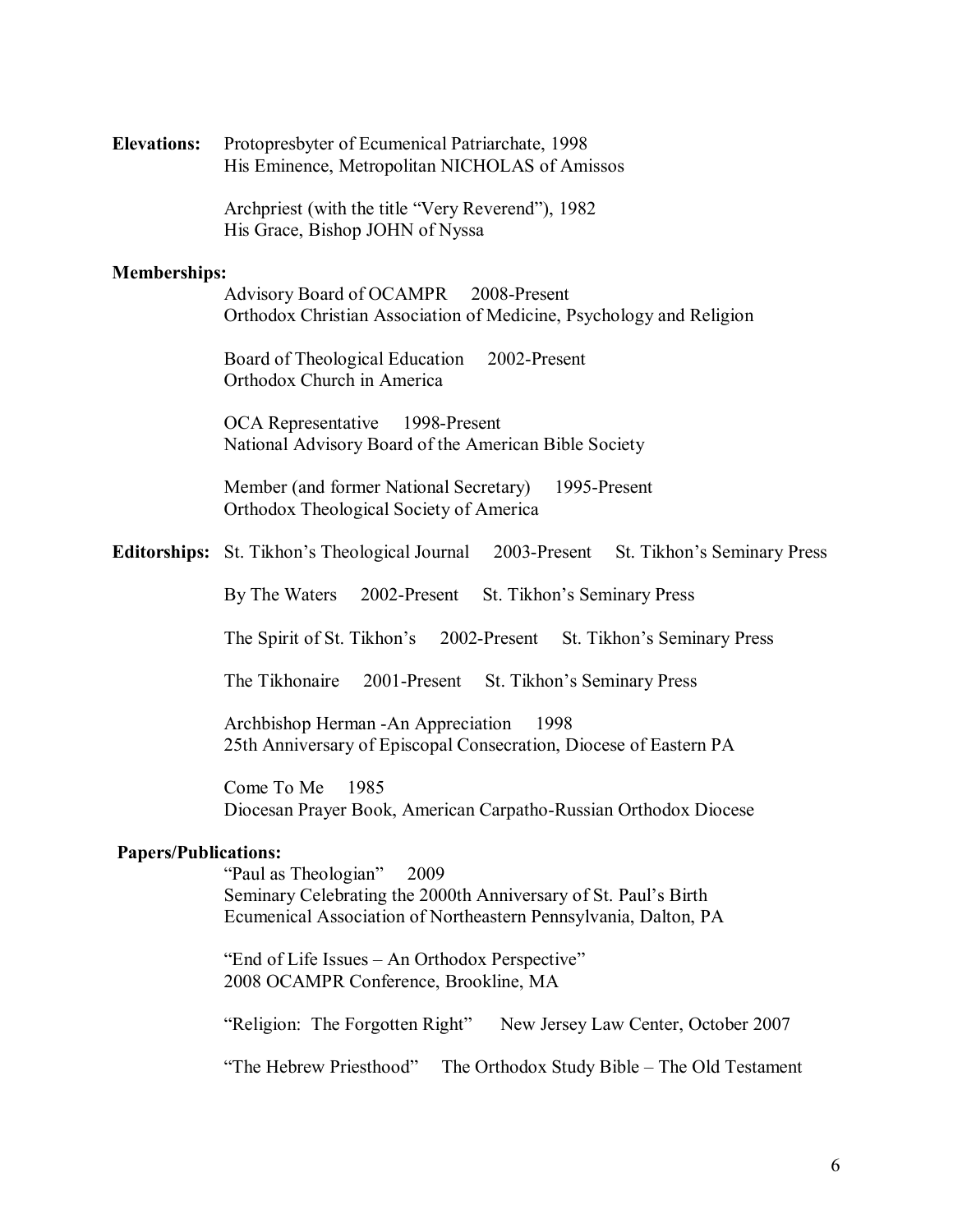"Canonization of a Monastic: How Bishop Raphael Was Made a Saint" Alive in Christ (Winter 2004), pp. 24-30.

"The Challenge of Stewardship" Alive in Christ (Winter 2003), pp. 7-9.

"Sobornost" (A Monthly Column) The Orthodox Herald, 2002-Present

"Sobornost: The Nature of the Orthodox Church" (Part II) Alive in Christ (Spring 2002), pp.12-19.

"Sobornost: The Nature of the Orthodox Church" (Part I) Alive in Christ (Winter 2001), pp. 8-11.

"Jesus Christ, the Son of the Sitka Madonna" Alive in Christ (Summer 2001), pp. 6-8.

"Uniting Our Church in This Country" Alive in Christ (Winter 2000), pp. 27-32.

"The Scriptural Legacy of the Church Enshrined in the Writings of the Holy Fathers" Alive in Christ (Winter 1999), pp. 9-14.

"Mission, Evangelism and Growth – The Sobering Facts" Alive in Christ (Winter 1998), pp. 31-39.

"A Modern-Day Saint and his Disciple - St. Silouan and Father Sophrony" Alive in Christ (Winter 1997), pp. 55-61.

"That You May Be Healed" Alive in Christ (Summer 1997), pp. 37-39.

"Healing through Confession and Holy Communion" Alive in Christ (Winter 1996), pp. 32-38.

"For the Healing of Soul and Body" Alive in Christ (Summer 1996), pp. 9-13.

"Church Renewal – 'Behold, I Stand at the Door and Knock'" Alive in Christ (Winter 1995), pp. 49-54.

"The Unity of the Church: Biblical Foundations" Alive in Christ (Winter 1994), pp. 55-59.

"From Death to Life" Alive in Christ (Summer 1994), pp. 10-13.

"The Apostolic Mission to America – Yesterday and Today" Alive in Christ (Winter 1993), pp. 15-20.

"The Orthodox Moment" Alive in Christ (Spring 1993), pp. 11-14.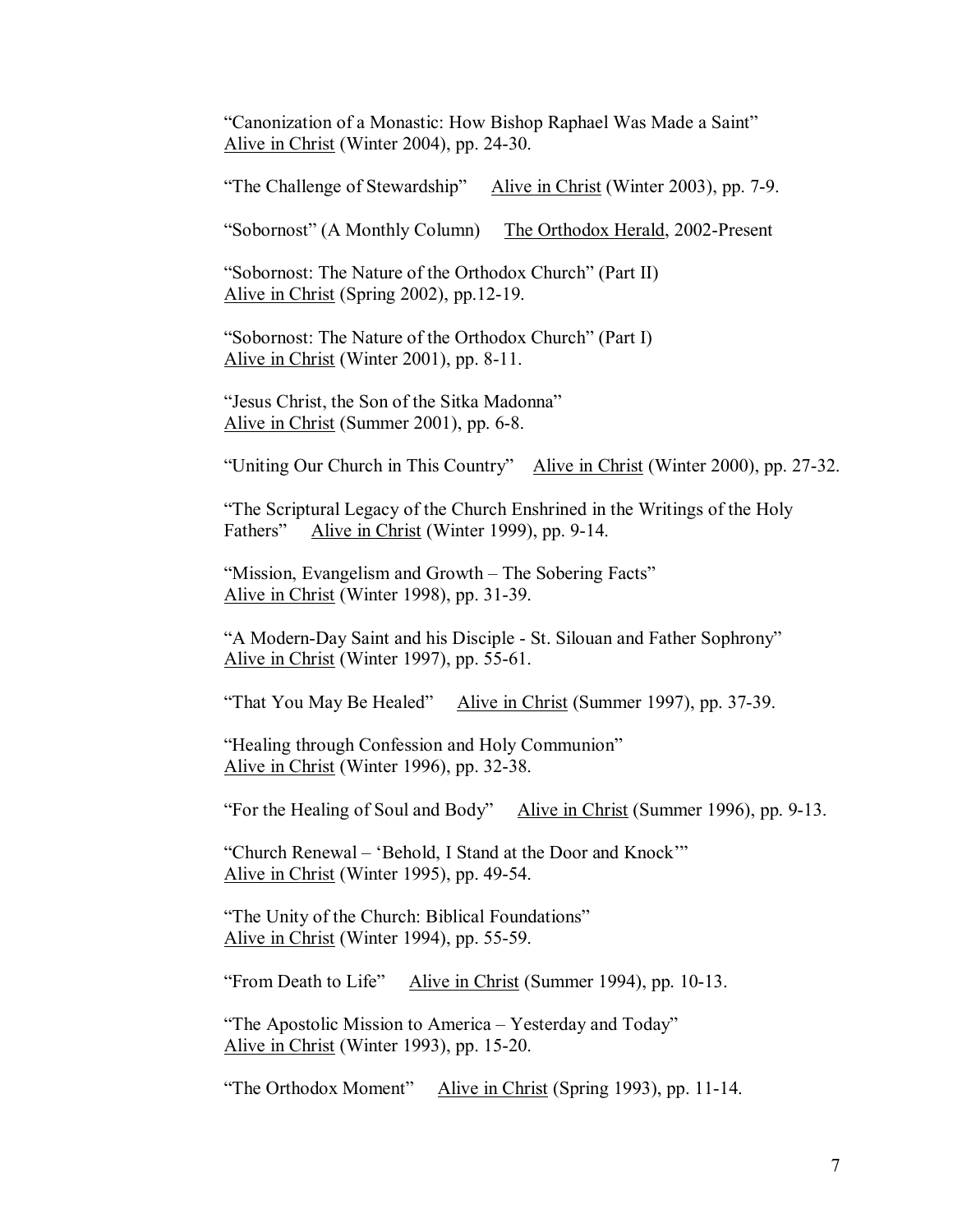"And the Word Became Flesh" Alive in Christ (Winter 1992), pp. 11-14.

"Harvest 2000 – A Plan for Mission, Evangelism and Diocesan Growth" The Church Messenger, July 1992, pp. 5-8.

Retreats: Retreat on Marriage 2009 Wilkes-Barre Deanery, All Saints Church, Olyphant, PA

OCF Retreat 2009 Penn State University, State College, PA

Retreat on Marriage 2008 St. Michael Church, Louisville, KY

Retreat on Prayer 2007 St. Nicholas Church, Hamilton, Ontario, Canada

Clergy Retreat on Confession 2007 Antiochian Diocese of Los Angeles

Women's Retreat 2006 Antiochian Village, Latrobe, PA

College Student Retreat 2006 OCF, Buffalo, NY

## Lenten Retreats:

"The Orthodox Way of Life in a Post-Christian World" 2005 Canton, OH; Paramus, NJ; Williamsport, PA

Clergy Retreat – "Clergy Renewal" 2005 OCA Diocese of Chicago and the Mid-West

Clergy Retreat – "Orthodox Unity" 2005 OCA Diocese of New York-New Jersey

Diocesan Teen Retreat 2005 OCA Diocese of Philadelphia and Eastern PA

"The Passion of the Christ in the Gospels" 2004 Binghamton, NY; Pottstown, PA; Stroudsburg, PA

Diocesan Youth Retreat 2004 Indian Orthodox Church in America, Houston, TX

"Biblical Images of the Holy Land" 2003 Baltimore, MD; Pittsburgh, PA; Williamsport, PA

Diocesan Youth Retreat 2002 OCA Archdiocese of Pittsburgh and Western PA

Diocesan Altar Boy Retreats 2001-2006 OCA Diocese of Philadelphia and Eastern PA